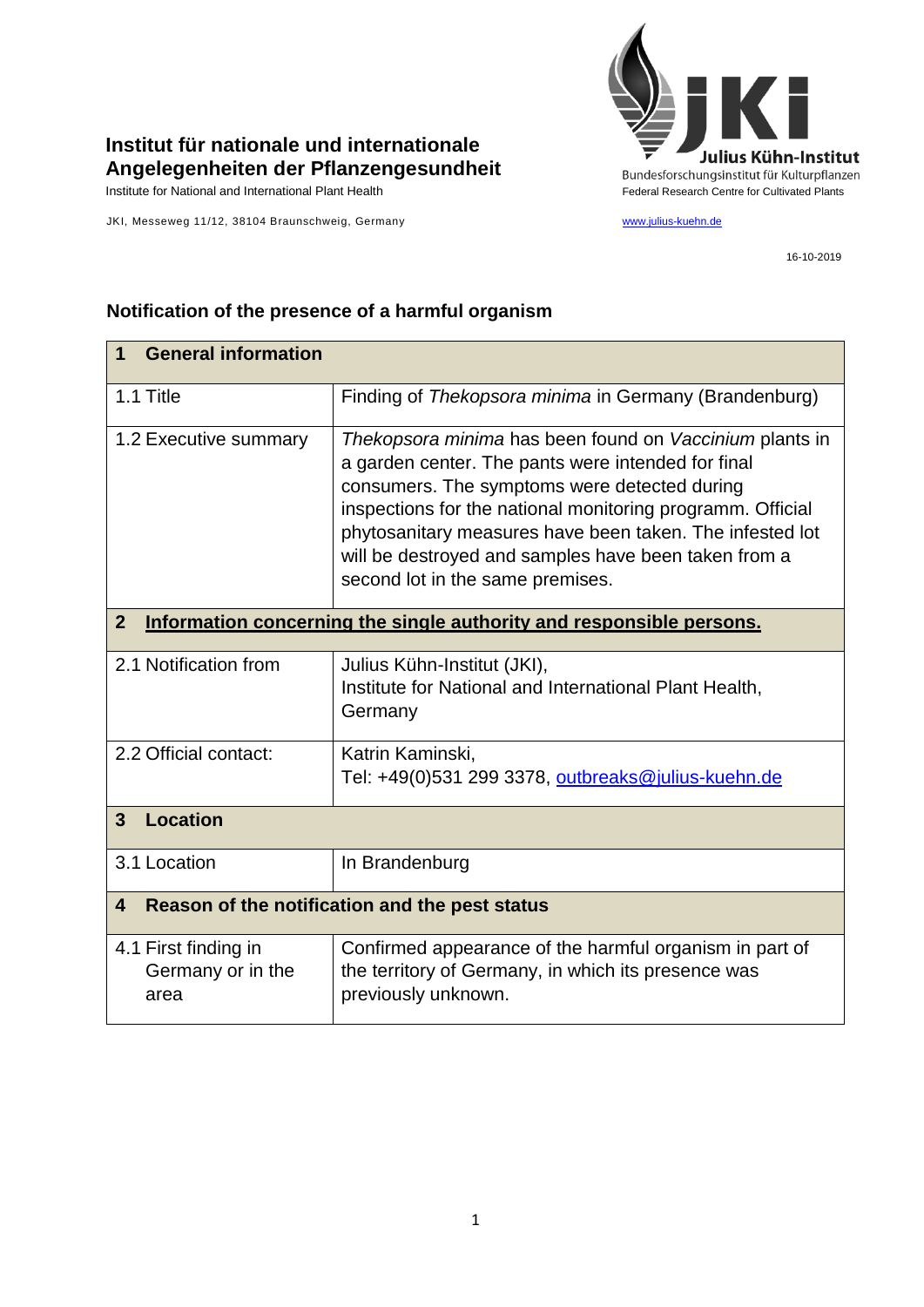| 4.2 Pest status in Germany before the<br>official confirmation of the<br>presence, or suspected presence,<br>of the harmful organism. | Transient, under eradication                                                                                                                                                                      |  |  |
|---------------------------------------------------------------------------------------------------------------------------------------|---------------------------------------------------------------------------------------------------------------------------------------------------------------------------------------------------|--|--|
| 4.3 Pest status in Germany after the<br>official confirmation of the presence<br>of the harmful organism.                             | Present, only in some parts of the<br>Member State concerned                                                                                                                                      |  |  |
| Finding, sampling, testing and confirmation of the harmful organism.<br>5                                                             |                                                                                                                                                                                                   |  |  |
| 5.1 How the presence or appearance of<br>the harmful organism was found.                                                              | Pest related official survey: The<br>inspection was done in the national<br>monitoring programm. The plants showed<br>symptoms and samples were taken.                                            |  |  |
| 5.2 Date of finding:                                                                                                                  | 17-09-2019                                                                                                                                                                                        |  |  |
| 5.3 Sampling for laboratory analysis.                                                                                                 | Several leaves with symptoms were<br>taken.                                                                                                                                                       |  |  |
| 5.4 Name and address of the<br>Laboratory                                                                                             | Landesamt für Ländliche Entwicklung,<br>Landwirtschaft und Flurneuordnung<br>(LELF)<br>Ref. 43 Saatenanerkennung,<br>Phytopatholopie<br>Steinplatz 1<br>OT Wünsdorf - Brandenburg<br>15805 Zossen |  |  |
| 5.5 Diagnostic method                                                                                                                 | Molecular methods including sequencing                                                                                                                                                            |  |  |
| 5.6 Date of official confirmation of the<br>harmful organism's identity.                                                              | 30-09-2019                                                                                                                                                                                        |  |  |
| 6                                                                                                                                     | Infested area, and the severity and source of the outbreak in that area.                                                                                                                          |  |  |
| 6.1 Size and delimitation of the infested<br>area.                                                                                    | 4 plants                                                                                                                                                                                          |  |  |
| 6.2 Characteristics of the infested area<br>and its vicinity.                                                                         | Open air – garden center                                                                                                                                                                          |  |  |
| 6.3 Host plants in the infested area and<br>its vicinity                                                                              |                                                                                                                                                                                                   |  |  |